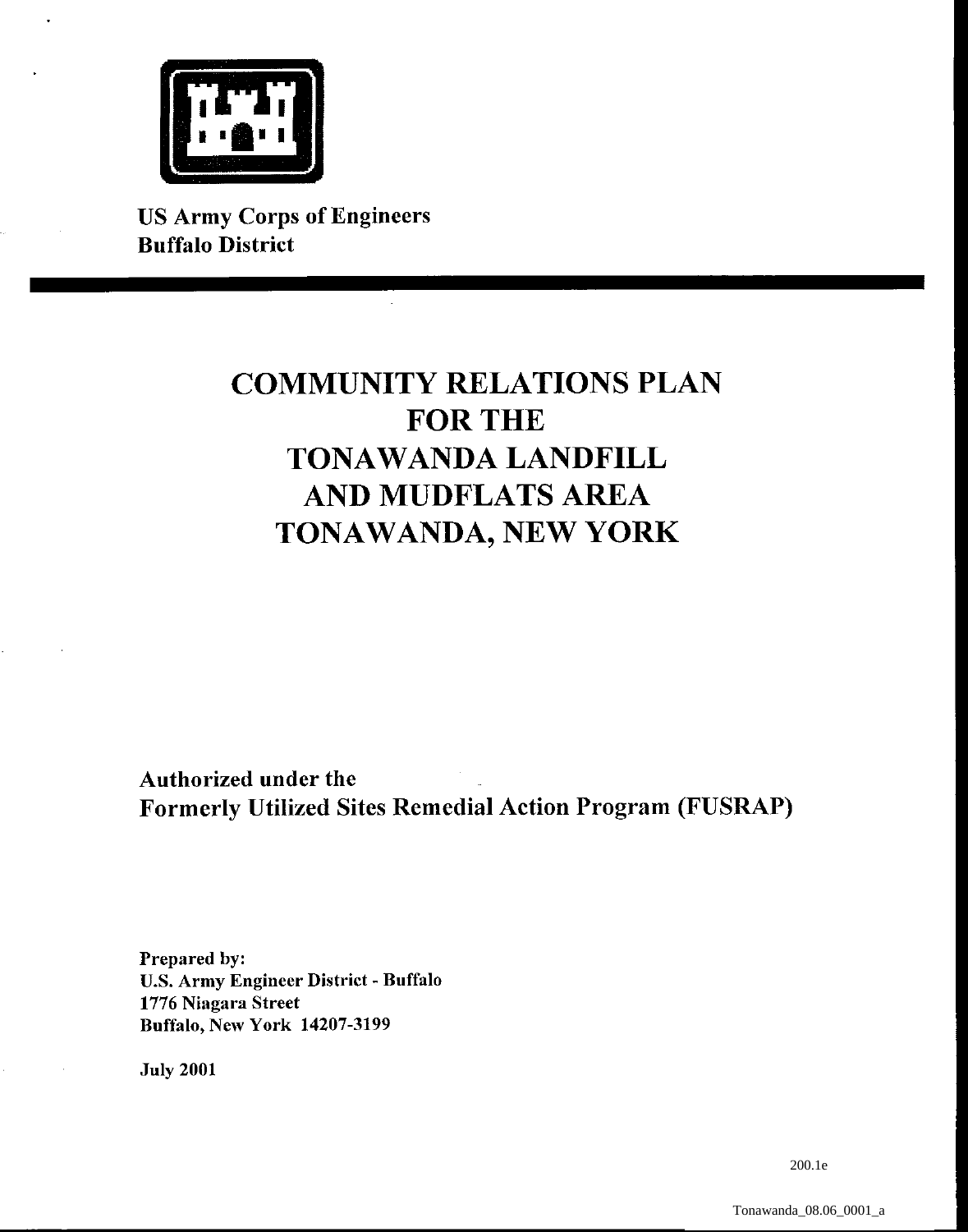# **CONTENTS**

 $\overline{a}$ 

 $\mathbf{r}$ 

 $\mathcal{L}_{\mathcal{L}}$ 

| <b>Acronyms</b>                                                                                                                                                                                                       | $\mathbf{ii}$                                      |
|-----------------------------------------------------------------------------------------------------------------------------------------------------------------------------------------------------------------------|----------------------------------------------------|
| 1.0 Overview of Community Relations Plan<br>1.1 Goals and Objectives<br>1.2 Schedule of Activities Addressed by This<br>Community Relations Plan<br>1.3 Access to Information and Opportunities<br>for Public Comment | 1<br>1<br>$\overline{2}$<br>$\overline{2}$         |
| 2.0 Program Historical Information                                                                                                                                                                                    | 3                                                  |
| 3.0 Tonawanda Landfill and Mudflats FUSRAP Site Information<br>3.1 Site Location, Description, and History<br>3.2 Surrounding Area<br>3.3 Type of Hazardous Substances at the Site                                    | $\mathfrak{Z}$<br>$\overline{3}$<br>$\overline{3}$ |
| 4.0 Community Background<br>4.1 Government Entities<br>4.2 Chronology of Community Involvement                                                                                                                        | $\overline{\mathcal{A}}$<br>$\overline{4}$<br>4    |
| 5.0 Community Relations Program<br>5.1 Community Relations Tools                                                                                                                                                      | $\mathfrak S$<br>5                                 |
| <b>Appendices</b><br>A: List of Key Contacts<br>B: Suggested Locations for Meetings and Locations<br>of the Administrative Record File                                                                                | 7<br>13                                            |
| <b>Table 1:</b> Chronology of Community Involvement                                                                                                                                                                   | 4                                                  |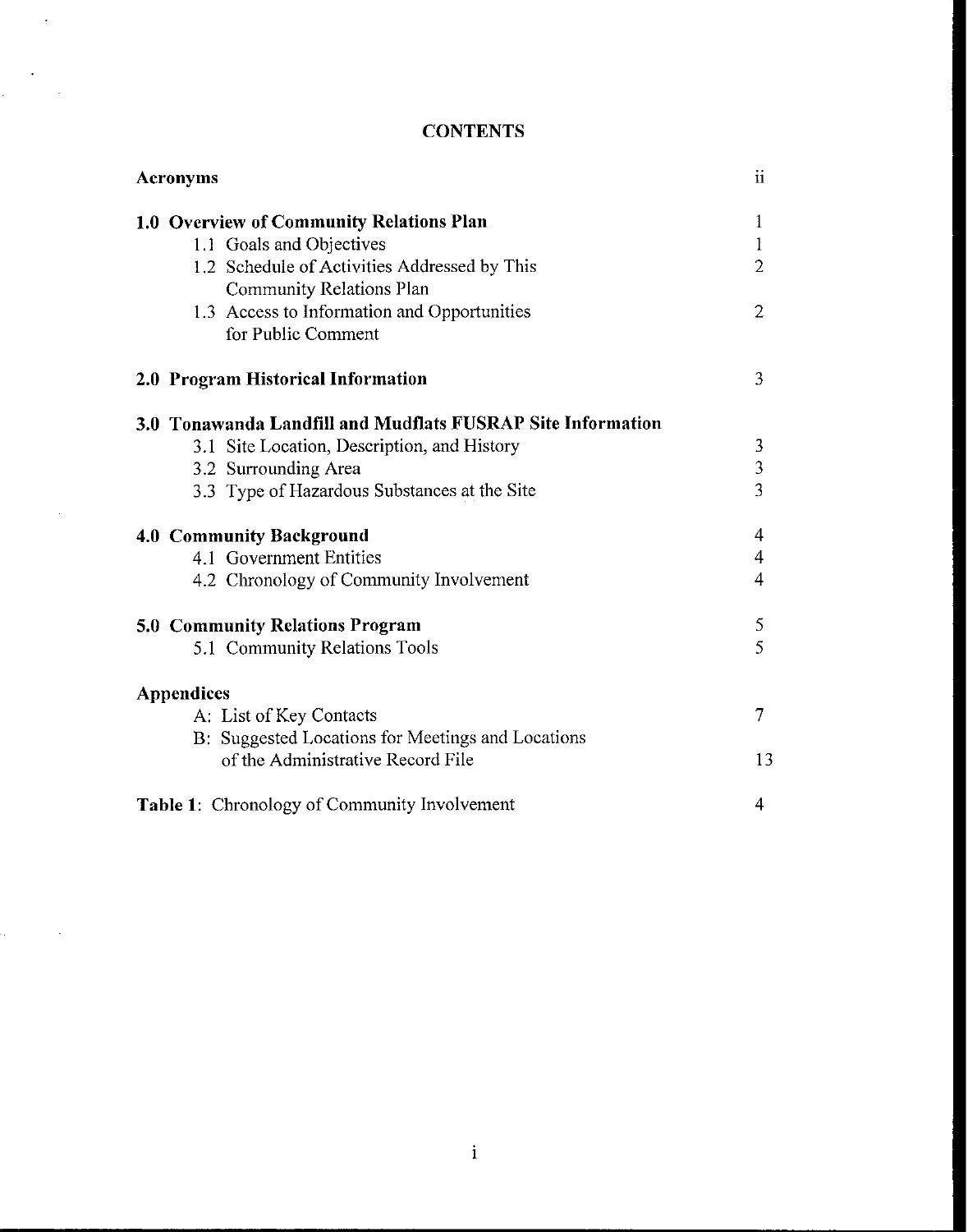# **ACRONYMS**

 $\sim$   $\sim$ 

 $\label{eq:2.1} \frac{1}{\sqrt{2\pi}}\int_{0}^{\pi} \frac{1}{\sqrt{2\pi}}\left(\frac{1}{\sqrt{2\pi}}\right)^{2} \frac{1}{\sqrt{2\pi}}\left(\frac{1}{\sqrt{2\pi}}\right)^{2} \frac{1}{\sqrt{2\pi}}\left(\frac{1}{\sqrt{2\pi}}\right)^{2} \frac{1}{\sqrt{2\pi}}\left(\frac{1}{\sqrt{2\pi}}\right)^{2} \frac{1}{\sqrt{2\pi}}\left(\frac{1}{\sqrt{2\pi}}\right)^{2} \frac{1}{\sqrt{2\pi}}\left(\frac{1}{\sqrt{2\pi}}\right)^{$ 

 $\label{eq:2.1} \mathcal{L}_{\text{max}}(\mathcal{L}_{\text{max}}) = \mathcal{L}_{\text{max}}(\mathcal{L}_{\text{max}})$ 

 $\sim 10^{11}$ 

| <b>CERCLA</b> | Comprehensive Environmental Response, Compensation and      |
|---------------|-------------------------------------------------------------|
|               | Liability Act                                               |
| <b>CANIT</b>  | Coalition Against Nuclear Materials in Tonawanda            |
| F.A.C.T.S.    | For a Clean Tonawanda Site                                  |
| <b>FUSRAP</b> | Formerly Utilized Sites Remedial Action Program             |
| <b>MED</b>    | Manhattan Engineer District                                 |
| <b>USDOE</b>  | United States Department of Energy                          |
| <b>USEPA</b>  | United States Environmental Protection Agency               |
| <b>USACE</b>  | United States Army Corps of Engineers                       |
| <b>NCP</b>    | National Oil and Hazardous Substances Pollution Contingency |
|               | Plan                                                        |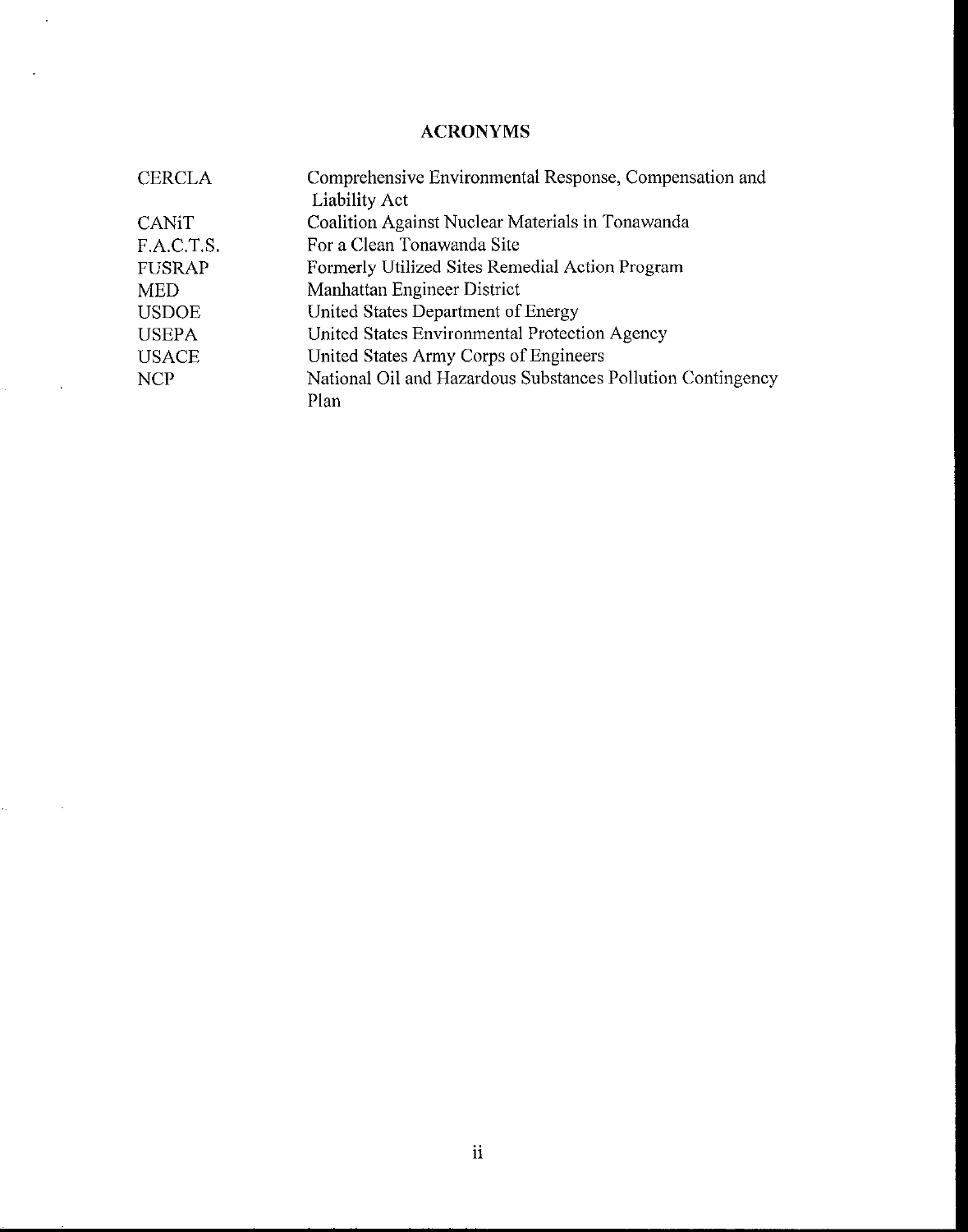#### **1.0 Overview of Community Relations Plan**

The United States Army Corps of Engineers, Buffalo District has designed this Community Relations Plan for the Tonawanda Landfill and Mudflats Area Vicinity Property to the Linde Formerly Utilized Sites Remedial Action Program (FUSRAP) Site. The purpose of this plan is to facilitate communication between the Tonawanda community, property owners, and U.S. Army Corps of Engineers during investigations of the area. It has been prepared to guide the U.S. Army Corps of Engineers, Buffalo District in proceeding with a community relations program tailored to the needs of the community.

Federal regulations require that during a remedial investigation/feasibility study, agencies develop community relations programs to be consistent with the Comprehensive Environmental Response, Compensation and Liability Act (CERCLA) and the National Oil and Hazardous Substances Pollution Contingency Plan (NCP). These requirements are the basis for more comprehensive and effective community relation activities.

It is U.S. Army Corps of Engineers policy to involve the public during the decisionmaking process for the Tonawanda Landfill and Mudflats Area and to keep the public informed. This plan describes how the public has been involved in the investigation and decision-making process to date, and how they will continue to be involved. This plan includes:

- Public Involvement Goals and Objectives
- FUSRAP Historical Information
- Location, Description, and History
- Community Relations Background
- Community Relations Activities

The information in this plan is based on U.S. Environmental Protection Agency (USEPA) guidance on community relations.

#### **1.1 Goals and Objectives**

It is the goal of the U.S. Army Corps of Engineers to achieve a remedy for the site that is protective of human health and the environment. To effectively implement this goal, the U.S. Army Corps of Engineers Buffalo District pledges to be honest, forthright, responsive, and clear in dealing with the public, elected officials, interest groups, and the media.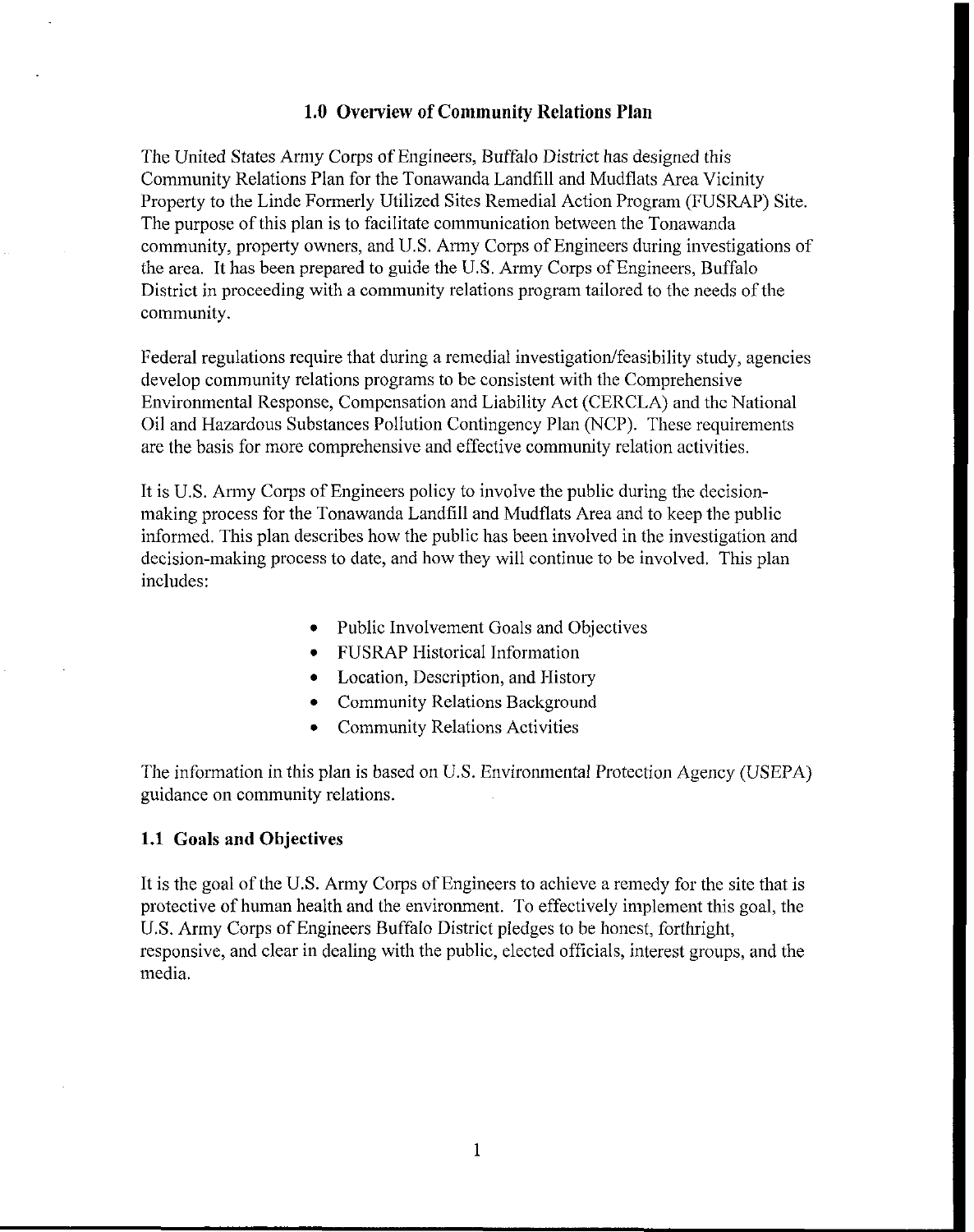It is the objective of the U.S. Army Corps of Engineers Buffalo District to:

- increase public awareness of the program and its activities;
- reduce misunderstanding about environmental problems and potential dangers;
- facilitate two-way communication with the affected public; and
- enhance the ability to perform this mission in the most effective and efficient manner.

# **1.2 Schedule of Activities Addressed by this Community Relations Plan**

The tentative schedule for activities at the Tonawanda Landfill and Mudflats Area FUSRAP Site is as follows:

| <b>Schedule</b> | <b>Activity</b>                                               |
|-----------------|---------------------------------------------------------------|
| June 2001       | Gamma walkovers and soil sampling. Work will begin within the |
|                 | mudflats and progress to the landfill area.                   |
| Fall 2001       | Issue report based on findings of sampling effort and hold    |
|                 | Information Session to inform the public of findings.         |

# **1.3** Access **to Information and Opportunities for Public Comment**

The U.S. Army Corps of Engineers, Buffalo District, Public Affairs Specialist is Michele Hope. She can be reached at (800) 833-6390 or (716) 879-4124.

Information pertaining to the Tonawanda Landfill and Mudflats Area FUSRAP Site can be found **in** the Linde FUSRAP site Administrative Record File and Tonawanda Sites Administrative Record. These records are established in the Tonawanda Public Library located at 333 Main Street, Tonawanda, New York, and at the U.S. Army Corps of Engineers FUSRAP Public Information Center located at 1776 Niagara Street, Buffalo, New York. Currently, an Administrative Record is being developed for the Tonawanda Landfill and Mudflats Area. The file will be available in the Fall 2001 when the Sampling report is issued.

Individuals and organizations may be placed on the mailing list by calling (800)-833-6390. Public comments should be mailed to Michele Hope at the U.S. Anny Corps of Engineers, FUSRAP Public Information Center, 1776 Niagara Street, Buffalo, NY 14207. You can also contact the Corps by email at: fusrap@usace.army.mil. Our website is: http://www.lrb.usace.army.mil/fusrap.

Significant developments relating to the Corps' activities at Tonawanda Landfill and Mudflats Area FUSRAP Site will be announced by news releases to the media, display ads in the local newspapers, and updates to the website.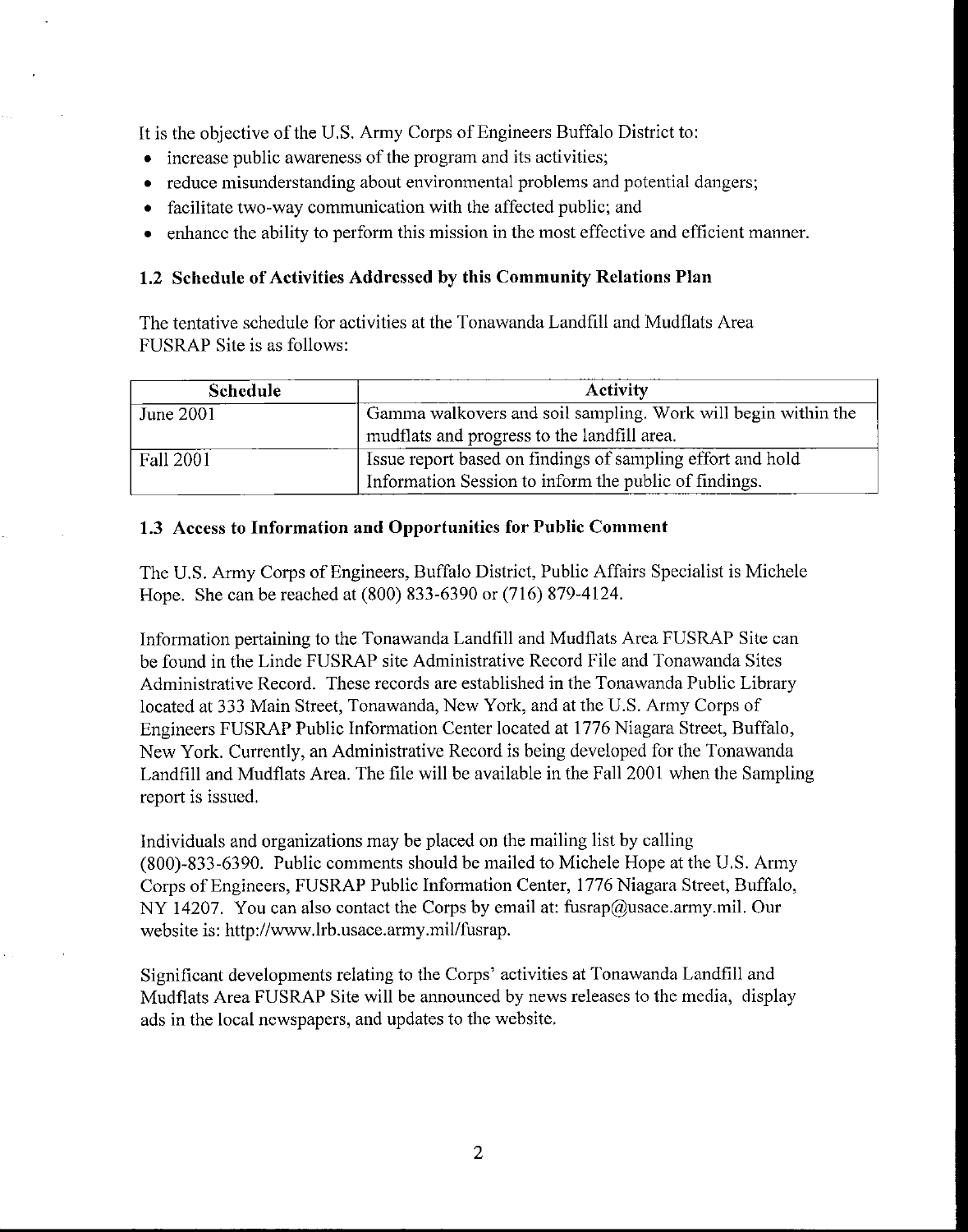#### 2.0 Program Historical Information

FUSRAP was initiated in 1974 to identify, investigate, and clean up or control sites throughout the United States that were part of the Nation's early atomic energy program during the 1940s, 1950s, and 1960s. Activities at the sites were performed by the Manhattan Engineer District (MED) or under the Atomic Energy Commission (AEC). Both MED and AEC were predecessors of the Department of Energy (DOE). In October 1997, management of FUSRAP was transferred to the U.S. Army Corps of Engineers. The Buffalo District is investigating a portion of the Tonawanda Landfill and Mudflats Area and will perform actions in accordance with CERCLA and the NCP.

#### 3.0 Tonawanda Landfill and Mudflats Area FUSRAP Site Information

#### 3.1 Site Location, Description, and History

The Tonawanda Landfill and Mudflats Area is located at the northern end of East Park Drive in the Town of Tonawanda, a suburb north of Buffalo, NY. The area is located about 1.5 miles to the north of the former Linde FUSRAP Site. The Tonawanda Landfill and the Mudflats Area vicinity property consists of two Town of Tonawanda municipal tracts identified as the Town of Tonawanda Landfill and the Mudflats Area. The landfill is approximately 55 acres in size and the mudflats area is about 115 acres in size.

Landfill operations occurred between the mid-1930's to 1989. Records indicate that the landfill was principally used for the disposal of construction and demolition material, leaves, incinerator ash, and municipal waste. Oak Ridge National Laboratory identified material in 1991 with enhanced levels of uranium-238 similar to the product and byproduct material from Linde. As the result of this survey, the Tonawanda Landfill and Mudflats Area was formally designated a Vicinity Property to the former Linde Site under FUSRAP by the Department of Energy in December 1992.

#### 3.2 Surrounding Area

The Tonawanda Landfill and Mudflats Area properties are currently owned by the Town of Tonawanda. Adjacent properties include a residential area within the City of Tonawanda, the CSX Railroad main line rail tracks, a Niagara Mohawk Power Corporation utility right-of-way corridor, Interstate 290, and a former municipal incinerator that is no longer in use.

#### 3.3 Type of Hazardous Substances at the Site

A radiological survey conducted in 1991 identified soil concentrations of the radionuclides radium-226, thorium-230, and uranium-238 at isolated locations within the landfill.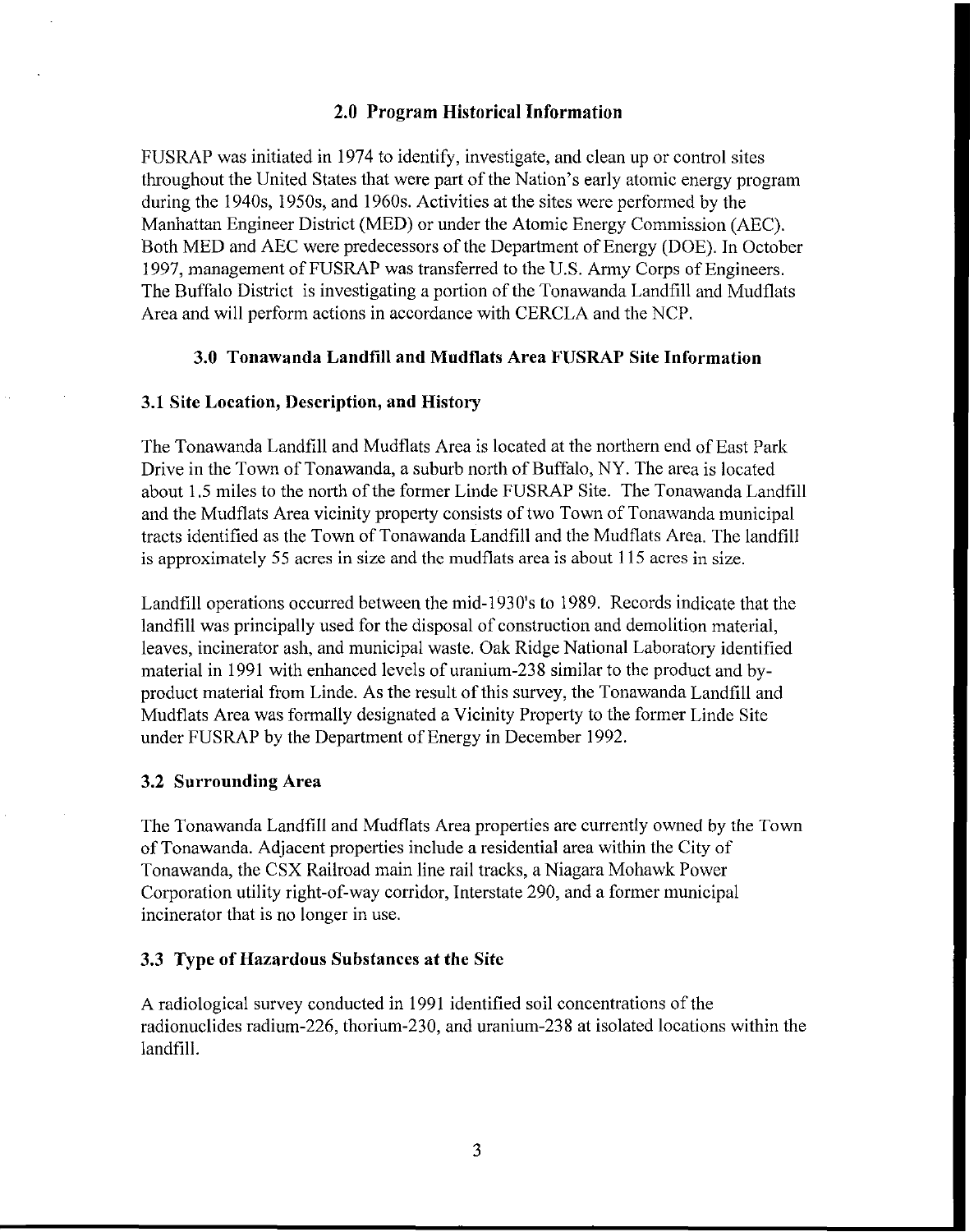Additional characterization performed in 1994 helped determine the maximum depth of radiological contamination at previously surveyed locations. This characterization identified contamination to a maximum depth of 11.5 feet at one location. Remaining locations did not exhibit contamination above guidelines below a depth of 1.5 feet.

A health assessment performed for the property in 1999 determined that potential risks associated with exposure to the contamination under current land use conditions did not exceed guidelines.

# **4.0 Community Background**

#### **4.1 Government Entities**

The Tonawanda Landfill and Mudflats Area is located in the Town of Tonawanda, Erie County, New York. Town voters elect a Supervisor and six Council members as legislators and town administrators. Residents normally direct their questions, complaints, and suggestions to the Town Clerk, who forwards them to the proper department or official.

The Erie County government includes a County Executive and county legislature. The County Executive is the chief administrative officer of the county and is elected to a fouryear term. The legislature is currently composed of 17 members.

The Tonawanda Landfill and Mudflats Area borders a residential neighborhood in the City of Tonawanda. The City of Tonawanda government includes a Mayor and City Council. The Mayor is elected to a four-year term. The City Council is currently composed of 5 members, elected to two-year terms with the City Council President elected to a four-year term.

# **4.2 Chronology of Commuuity Involvement**

Involvement with the community is outlined in Table I.

| Date           | <b>Activity</b>                                                          |
|----------------|--------------------------------------------------------------------------|
| March 13, 2001 | Letter informing residents adjacent to the landfill of upcoming sampling |
|                | and public meeting. Also provided an opportunity to meet with the        |
|                | Project Manager, Project Engineer, and Public Affairs representative by  |
|                | appointment to individually answer questions on Corps' activities. Three |
|                | in-home visits were conducted at the residents' request.                 |
| March 29, 2001 | First Public Information Session. The purpose of the meeting was to      |
|                | inform the public of the Corps' plans to conduct some sampling in the    |

# **Table 1. Chronology of Community Involvement**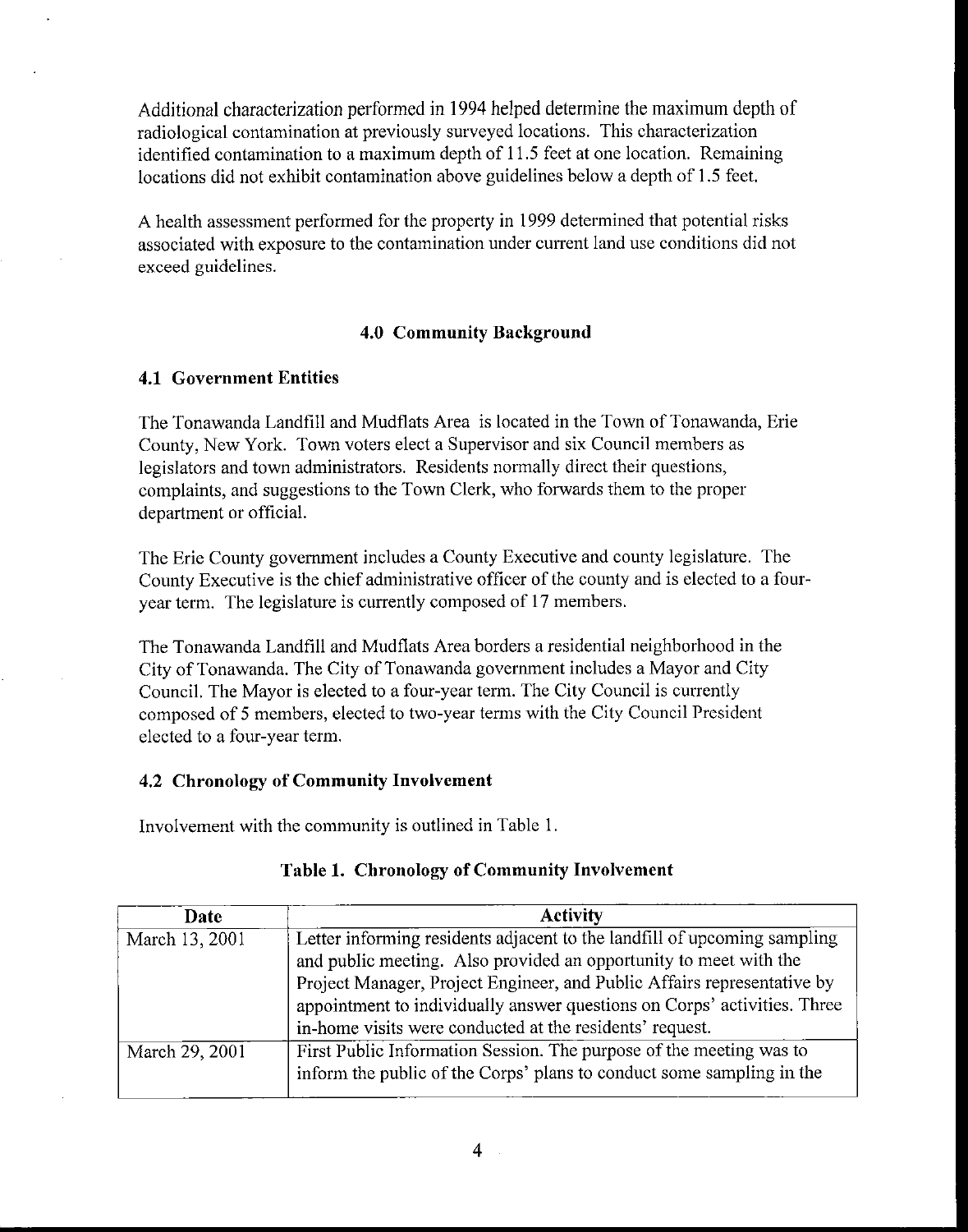|              | Landfill and Mudflats area in Spring 2001. The meeting was attended by<br>62 members of the public, which included politicians, contractors, and |
|--------------|--------------------------------------------------------------------------------------------------------------------------------------------------|
|              | the media.                                                                                                                                       |
| June 4, 2001 | Letter informing residents adjacent to the landfill that sampling would<br>begin on $6/11/01$ .                                                  |

# **5.0 Community Relations Program**

# **5.1 Community Relations Tools**

Use of the community relations tools in the following table will ensure that the public is well informed about the investigation and decision-making process for the Tonawanda Landfill and Mudflats Area, and has the opportunity to participate, address issues of concern, and exchange relevant information.

| <b>Tool</b>                      | <b>Description</b>                                                |
|----------------------------------|-------------------------------------------------------------------|
| Toll-free access phone line      | 1-800-833-6390                                                    |
| U.S. Army Corps of Engineers     | www.lrb.usace.army.mil/fusrap                                     |
| <b>FUSRAP</b> website            |                                                                   |
| U.S. Army Corps of Engineers     | www.lrb.usace.army.mil                                            |
| <b>Buffalo District website</b>  |                                                                   |
| U.S. Army Corps of Engineers     | fusrap@usace.army.mil                                             |
| Buffalo District e-mail address  |                                                                   |
| Information contact and phone    | Michele Hope (716) 879-4124                                       |
| number                           |                                                                   |
| <b>Administrative Record</b>     | The Administrative Record File enables the community to review    |
|                                  | documents that U.S. Army Corps of Engineers uses in each phase of |
|                                  | the CERCLA process for the Tonawanda Landfill and Mudflats Area.  |
| Locations for the Administrative | U.S. Army Corps of Engineers - Buffalo District                   |
| Record File                      | <b>FUSRAP Public Information Center</b>                           |
|                                  | 1776 Niagara Street                                               |
|                                  | Buffalo, NY                                                       |
|                                  |                                                                   |
|                                  | Tonawanda Public Library                                          |
|                                  | 333 Main Street                                                   |
|                                  | Tonawanda, New York                                               |
| Fact sheets                      | Developed to convey information regarding the Tonawanda Landfill  |
|                                  | and Mudflats Area.                                                |
| Display advertisements and news  | Display ads will be placed in The Buffalo News, The Tonawanda     |
| releases                         | News, The Metro Community News and the Ken-Ton Bee. News          |
|                                  | releases will be sent to local newspapers to announce upcoming    |
|                                  | releases or events in regard to the area.                         |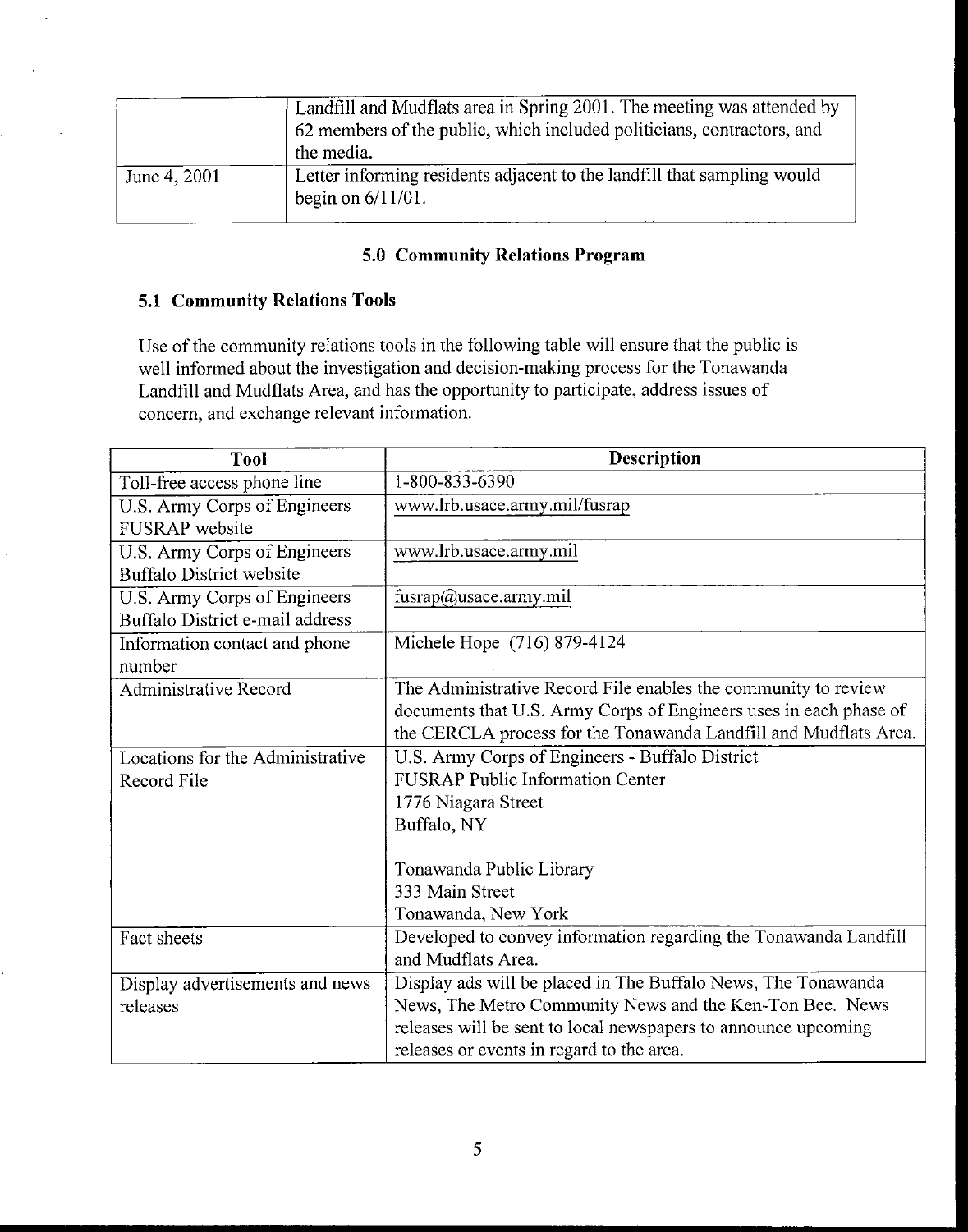| Tool                           | <b>Description</b>                                                  |
|--------------------------------|---------------------------------------------------------------------|
| Community information sessions | Will be held throughout the CERCLA process to exchange              |
|                                | information and answer questions pertaining to the area.            |
| <b>Mailings</b>                | Information will be sent to mailing list members throughout the     |
|                                | CERCLA process to inform them of the latest activities on the site. |

 $\bar{\beta}$ 

l,

 $\label{eq:2.1} \alpha_{\rm{max}} = \frac{1}{\sqrt{2}} \left( \frac{1}{\sqrt{2}} \right)^{2} \left( \frac{1}{2} \right)^{2}$ 

 $\hat{a}^{(1)}_{\rm{max}}$  and  $\hat{a}^{(2)}_{\rm{max}}$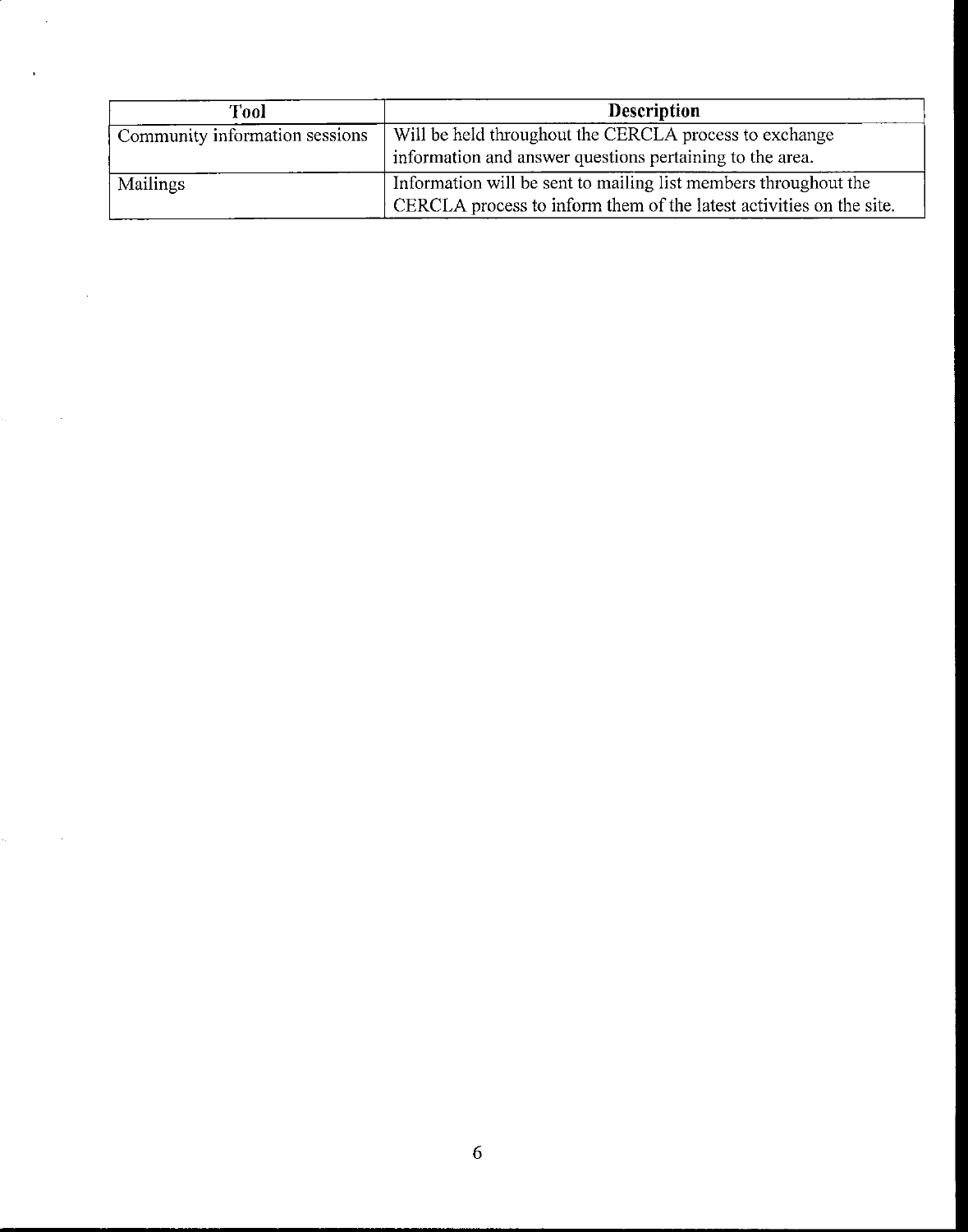Appendix A. Contact List of Key Community Leaders and Other Interested Parties

#### **Government Entities**

#### **U.S. Senate**

Honorable Charles Schumer 620 Fed. Building 111 W. Huron St. Buffalo, NY 14202 716) 846-4111 Fax: (716) 846-4113

Honorable Hillary Rodham Clinton Guaranty Building 28 Church St., Suite 208 Buffalo, NY 14202 (716) 854-9725 Fax: (716) 854-9731.

#### **U.S. House** of Representatives

Honorable John J. LaFalce III West Huron Street Buffalo, NY 14202 (716) 846-4056

## **Governor**

George Pataki State Capitol Albany, NY 12224 (518) 474-8390 Fax: (518) 474-3767

## **New York Senate**

Honorable Mary Lou Rath 5500 Main Street, Suite 260 Williamsville, NY 14221-6737 (716) 633-0331 Fax: (716) 633-0830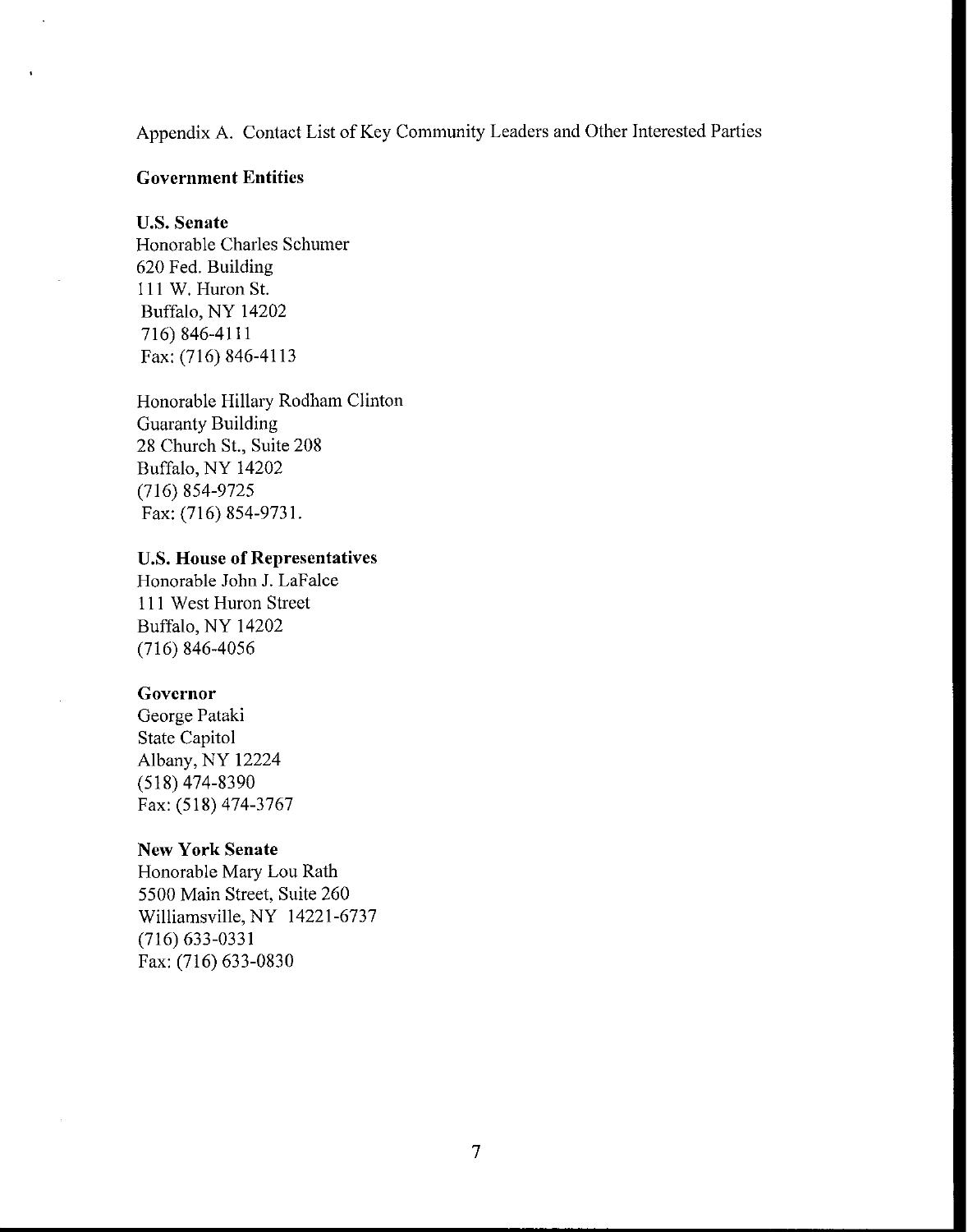#### **New York State Assembly**

Assemblyman Robin Schimminger New York State Assembly 3514 Delaware Avenue, Suite 201 Kenmore, NY 14217 (716) 873-2540

## **Erie County**

Joel Giambra Erie County Executive 95 Franklin Street Buffalo, NY 14202 (716) 858-8500

Honorable Charles M. Swanick Erie County Legislature Chairperson 3200 Elmwood Ave., Room 115 Kenmore, NY 14217 (716) 877-3986

#### **Town** of Tonawanda

Honorable Ronald Moline Town Supervisor Municipal Building 2919 Delaware Ave. Kenmore, NY 14217 (716) 877-8804 Fax: (716) 877-1261

John S. Camilleri, Director Town of Tonawanda Dept. of Water Resources 779 Two Mile Creek Road Tonawanda, NY 14150, (716) 693-4900

#### **City** of Tonawanda

Alice Roth, Mayor 200 Niagara st. Tonawanda, NY 14150 (716) 695-8645 Fax: (716) 695-8315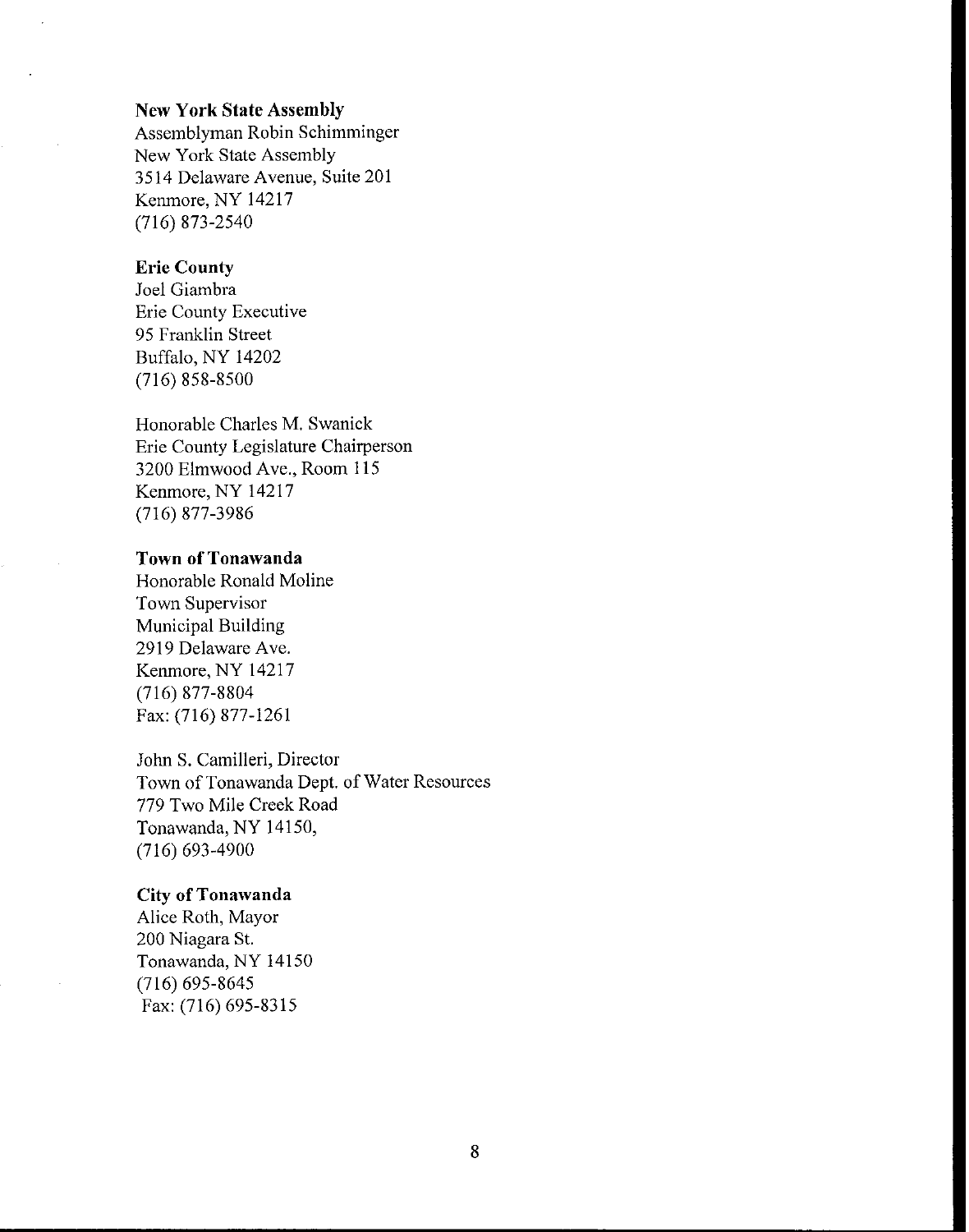Jason Zdrojewski Acting, City Engineer City of Tonawanda 200 Niagara St. Tonawanda, NY 14150 (716) 695-8624

#### **Federal and State Agencies**

USEPA Region 2 Division of Environmental. Planning  $&$  Protection Radiation and Indoor Air Branch 290 Broadway, 28<sup>th</sup> Floor New York, NY 10007-1866

Environmental Radiation Specialist Bureau of Radiation & Hazardous Site Management Division of Solid & Hazardous Materials New York State Department of Environmental Conservation 625 Broadway,  $8<sup>th</sup>$  Floor Albany, NY 12233-7255

Division of Solid and Hazardous Materials NYSDEC Region 9 270 Michigan Ave. Buffalo, NY 14203-2999 (716) 851-7220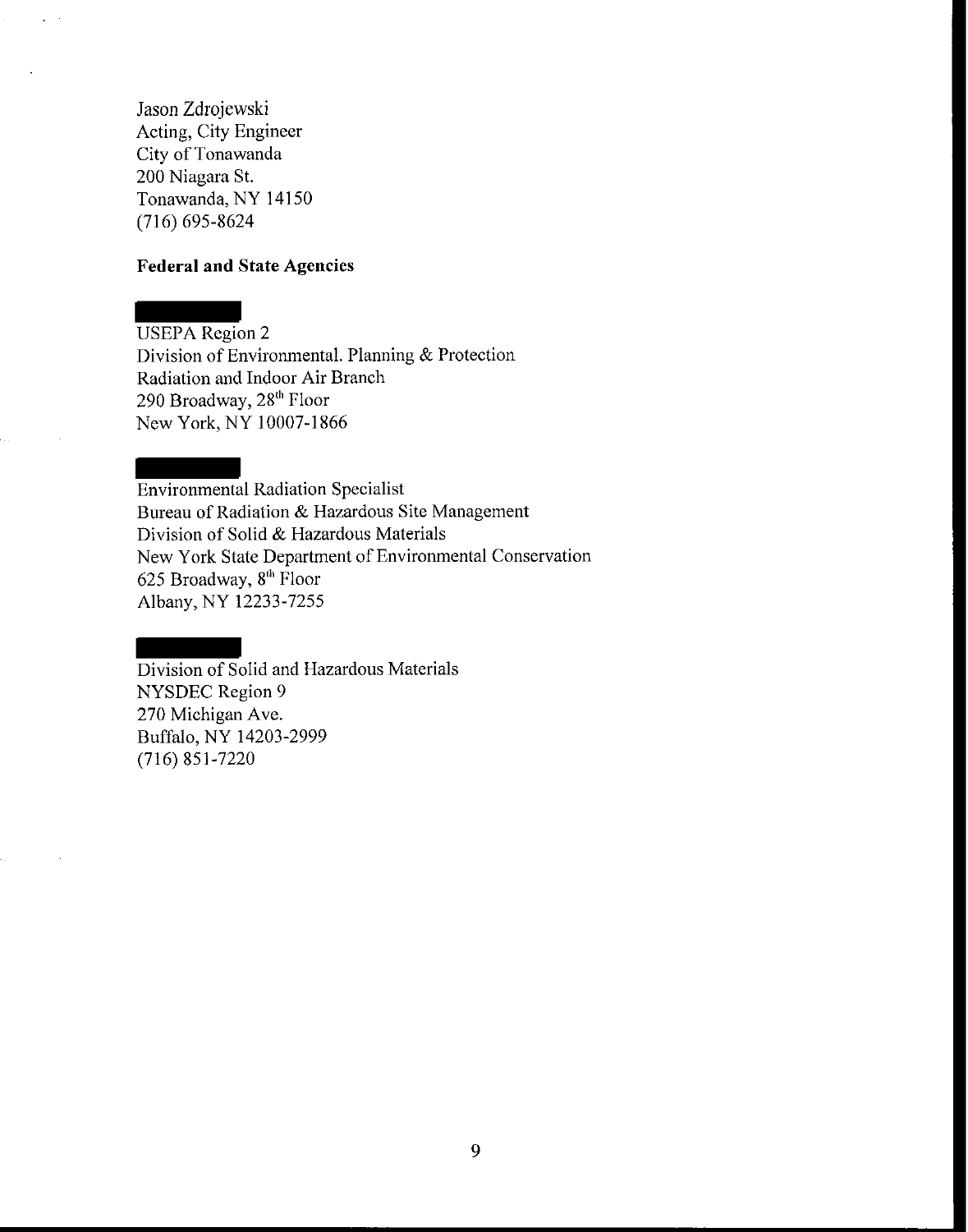# **Other Interested Parties**

Coalition Against Nuclear Materials in Tonawanda (CANiT) Attn.: Erie County Department of Environment and Planning

For a Clean Tonawanda Site (F.A.C.T.S) Attn.:

League of Women Voters Attn:

Niagara Group Sierra Club Attn.:

#### **Media Distribution**

# **Newspaper**

Buffalo News 1 News Plaza P. O. Box 100 Buffalo, NY 14240 Phone: (716) 849-5531 Fax: (716) 856-5150

Tonawanda News P. O. Box 668 North Tonawanda, NY 14120 Phone: (716) 693-1000 Fax: (716) 693-8573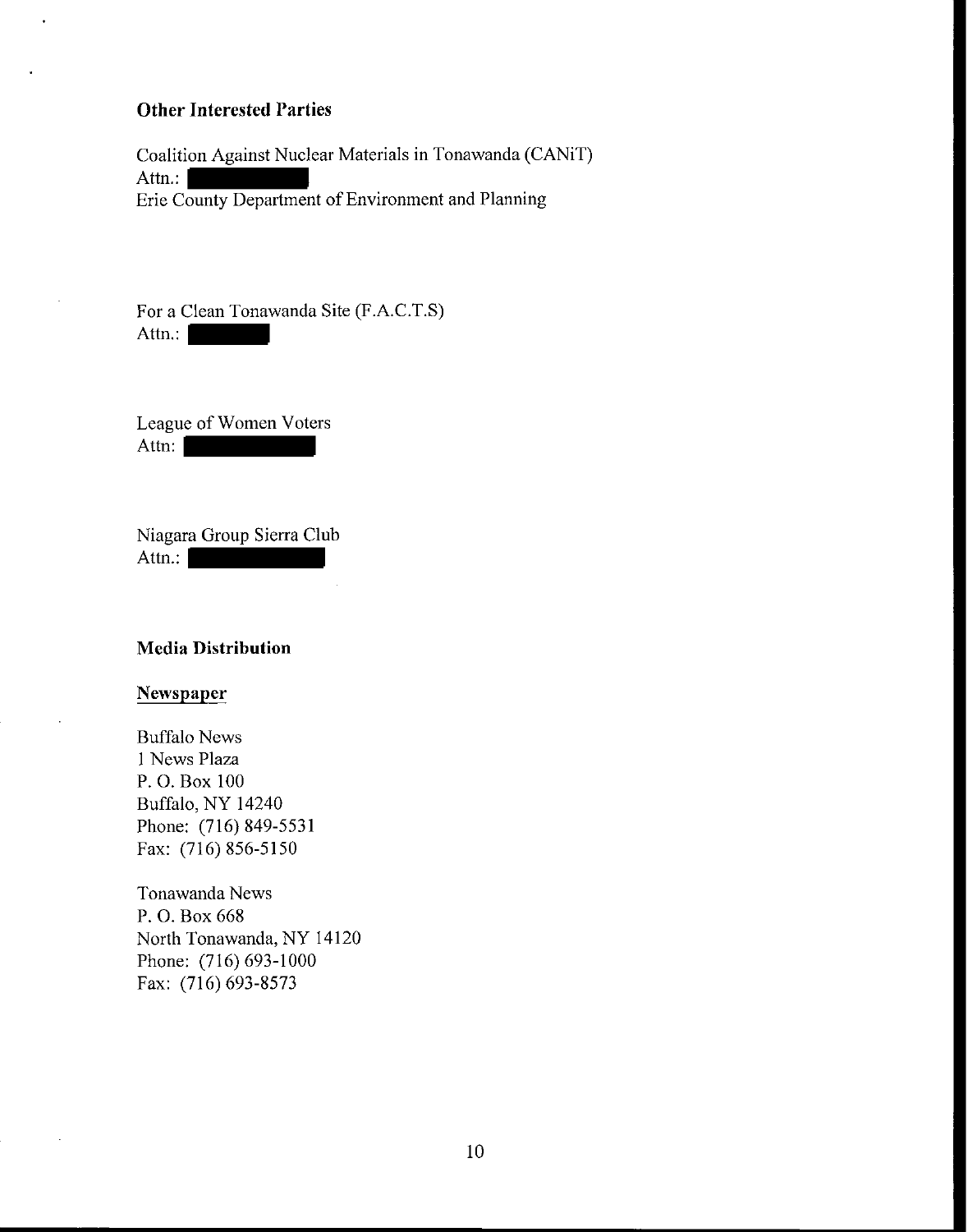Metro Community News Phone: (716) 668-5223 Fax: (716) 668-2640 Ads: Joann Moran Fax: (716) 668-4526

Ken-Ton Bee P. O. Box 150 Buffalo, NY 14231-0150 Phone: (716) 632-4700 Fax: (716) 633-8601

#### **Television Stations**

WGRZ-TV 259 Delaware Avenue Buffalo, NY 14202 Phone: (716) 849-5756 Fax: (716) 849-5706

# WIVB-TV 2077 Elmwood Avenue Buffalo, NY 14207 Phone: (716) 876-7333 Fax: (716) 874-8173

WKBW-TV

7 Broadcast Plaza Buffalo, NY 14202 Phone: (716) 845-6100 Fax: (716) 856-8784

#### **Radio Stations**

WHLD AM Radio 225 Delaware Avenue Buffalo, NY 14202 Phone: (716) 855-1270 Fax: (716) 855-4681

WGR News Radio 464 Franklin Street Buffalo, NY 14202 Phone: (716) 881-4555 Fax: (716) 884-2931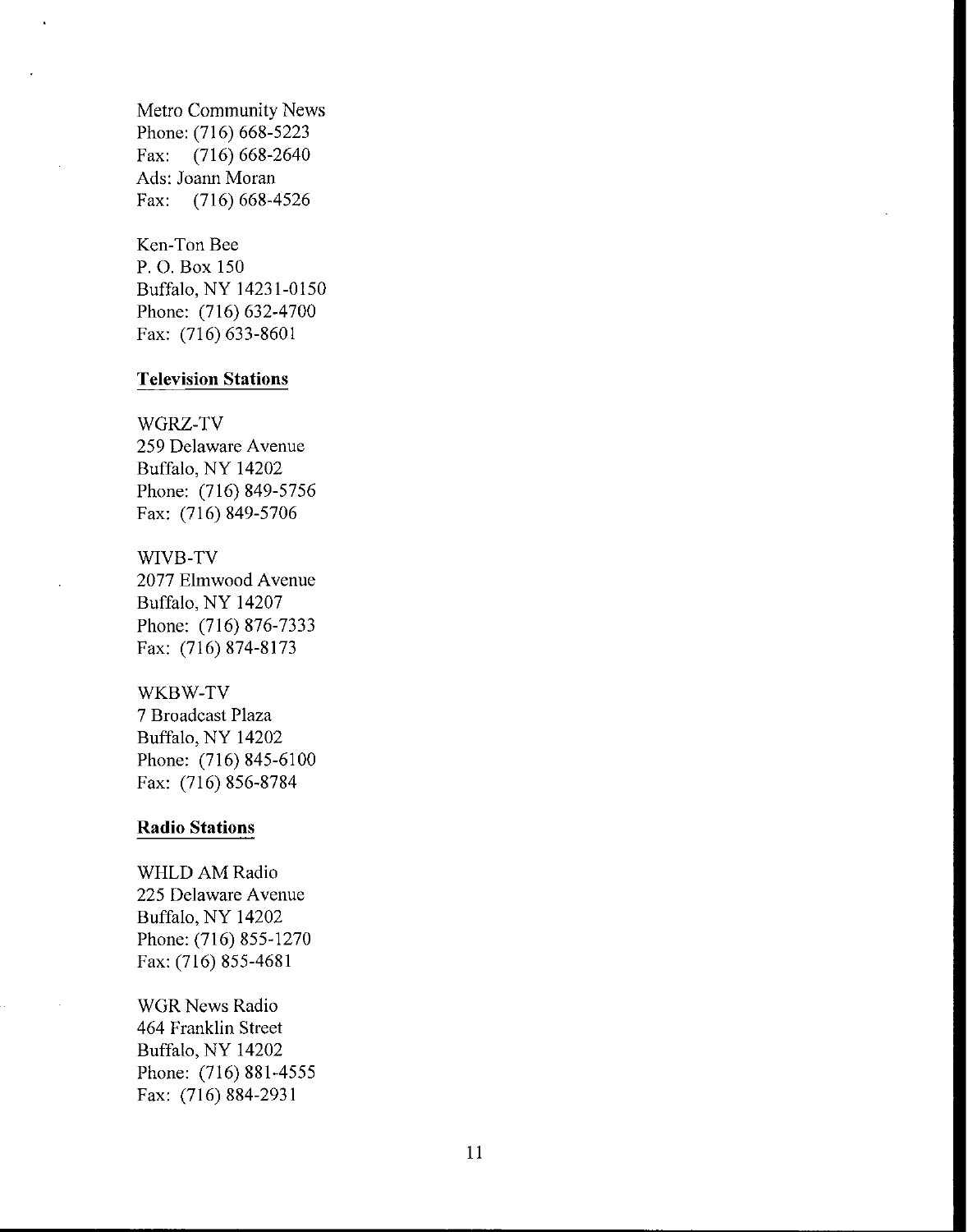WBEN AM 930 2077 Elmwood Avenue Buffalo, NY 14207 Phone: (716) 876-0930 Fax: (716) 876-1344

WNEDAM

Horizons Plaza P. O. Box 1263 Buffalo, NY 14240 Phone: (716) 845-7000 Fax: (716) 845-7043

WWKBAM 1520 695 Delaware Avenue Buffalo, NY 41209 Phone: (716) 884-5101 Fax: (716) 882-2048

12